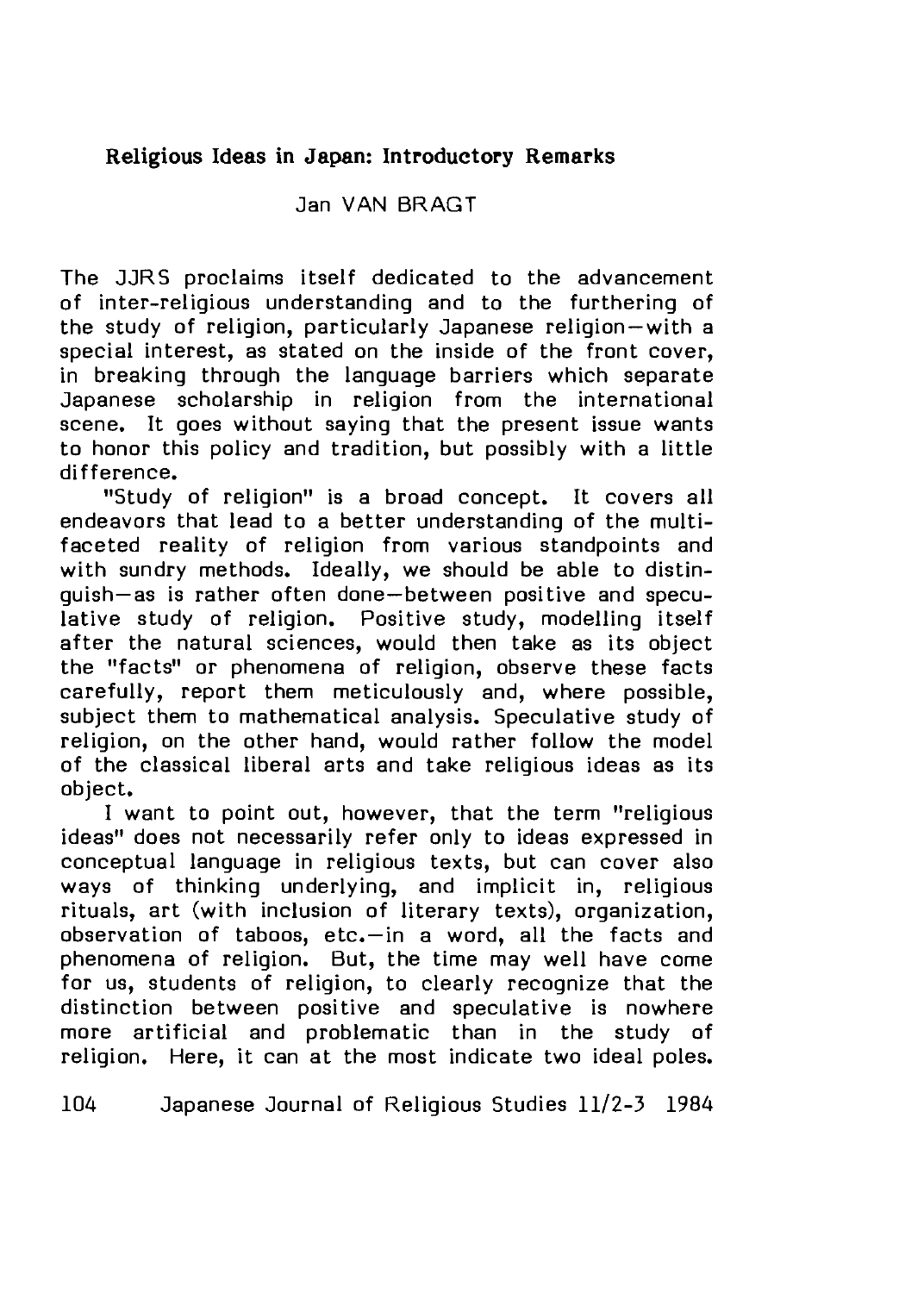Purely positive study of religion is clearly a contradiction in terms, and purely speculative study of religion, while logically not unthinkable, when not sufficiently confronted with the "facts" of religious life, soon leads to stagnation and the evils of inbreeding.

Thus, the study of religion is, of necessity, multi- and inter-disciplinary, and a journal of religious studies, even when specializing in one religion or area, must welcome in its pages treatises with all kinds of approaches and methods, as long as they lead to a greater understanding of religion. That is why the JJRS, which in general may show some slight bias for the positive pole feels no qualms about presenting the reader with this double issue on Religious Ideas in Japan. With this we do not, of course, want to settle the problem of the exact role of doctrine and conceptualization in religion. Indeed, we can very well agree that the primordial in religion is not doctrine but rather some kind of religious experience (influenced by historical circumstances), which finds a more direct expression in attitudes, symbols, rituals, myth; and still maintain that the realm of the logos has a life of its own and plays a very important and all-pervading role in the religious life of men and women.

What does the Japanese world of ideas look like? An attempt at classification might prove useful here, with some accompanying indication of how far these ideas have been introduced to the world at large.

We may first think of those religious ideas which in the past were certainly influential but are not represented today by any religious organization: Confucianism, Taoism, Yin-yang theories. It seems to me that the topic of their exact influence on Japanese life is still far from exhausted and many of the representative figures and texts still await introduction to the West.

For the "living religions" we can follow the classification of the Ministry of Education, without being blind to the artificiality of this "separation" when it comes to the lives of most Japanese,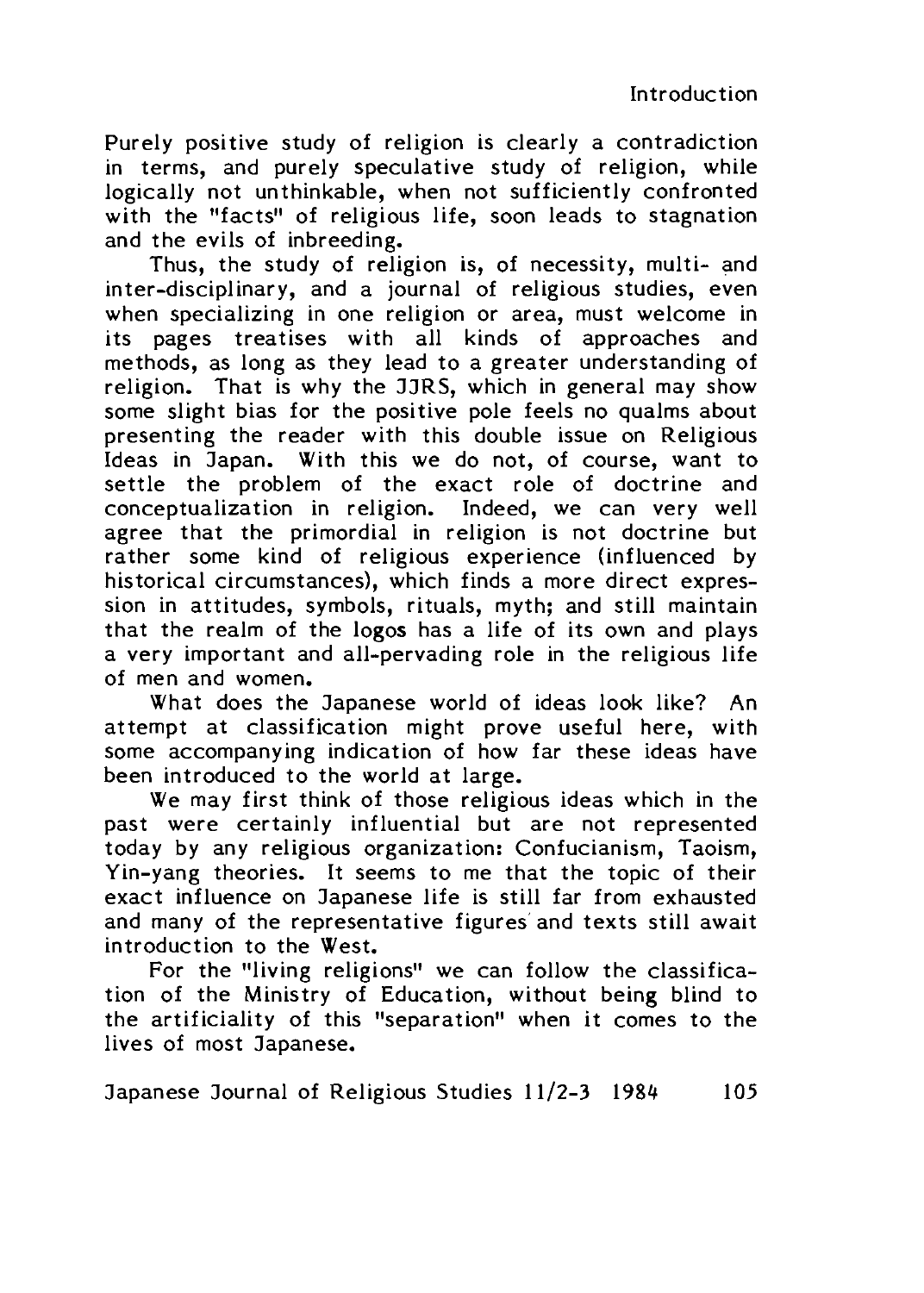Shinto has, of course, its *Kojiki* and *Nihongi* as a kind of sacred canon, but usually shies away from further conceptualization and systematization. Still, it might be worth our while to follow closely the endeavors of those Shinto scholars who presently advocate the elaboration of a Shinto "theology." Each of Japan's New Religions takes as its sacred scripture the "revelations" of its charismatic founder, at times, together with some Buddhist sutra(s). Some of these New Religions, especially the now older ones, show a growing, more or les authoritative, body of interpretation and apologetics. Very little of this has yet been translated into any foreign language. As for Japan's Christianity, the following could be of interest to us: the Bible translations themselves, theological interpretations that betray an original Japanese outlook, and all attempts to relate Christianity to Japanese religion.

When we come to the world of Japanese Buddhist ideas, things become much more complicated. Its background is formed, of course, by the entire (Chinese) Canon and the whole history of Buddhist thinking, although practically every sect establishes its identity by a process of selection. Each living sect takes as its authoritative texts some sutra(s) and the writings of the founding father. From this point then the history of Buddhism is interpreted selectively. We may all know by now that the Bukkyō Dend5 Ky5kai (Foundation for the Promotion of Buddhism; established by Nemura Yehan; chairman: Hanayama Shōyū; offices in Tokyo) took it upon itself to arrange for the translation into English of the entire Chinese Tripitaka. However, translations of the founders' works, in as far as they exist, are still rather scattered over different languages. Yet translation projects undertaken by the headquarters of some sects may set the pattern for the future.

Besides this, every sect has its own traditional "theology" *(shugaku* or *ky^gaku),* a veritable scholasticism transmitted almost unchanged since at the latest the Edo period, and some attempts at adaptation of this doctrine to modern times since the Meiji era. Needless to say, all of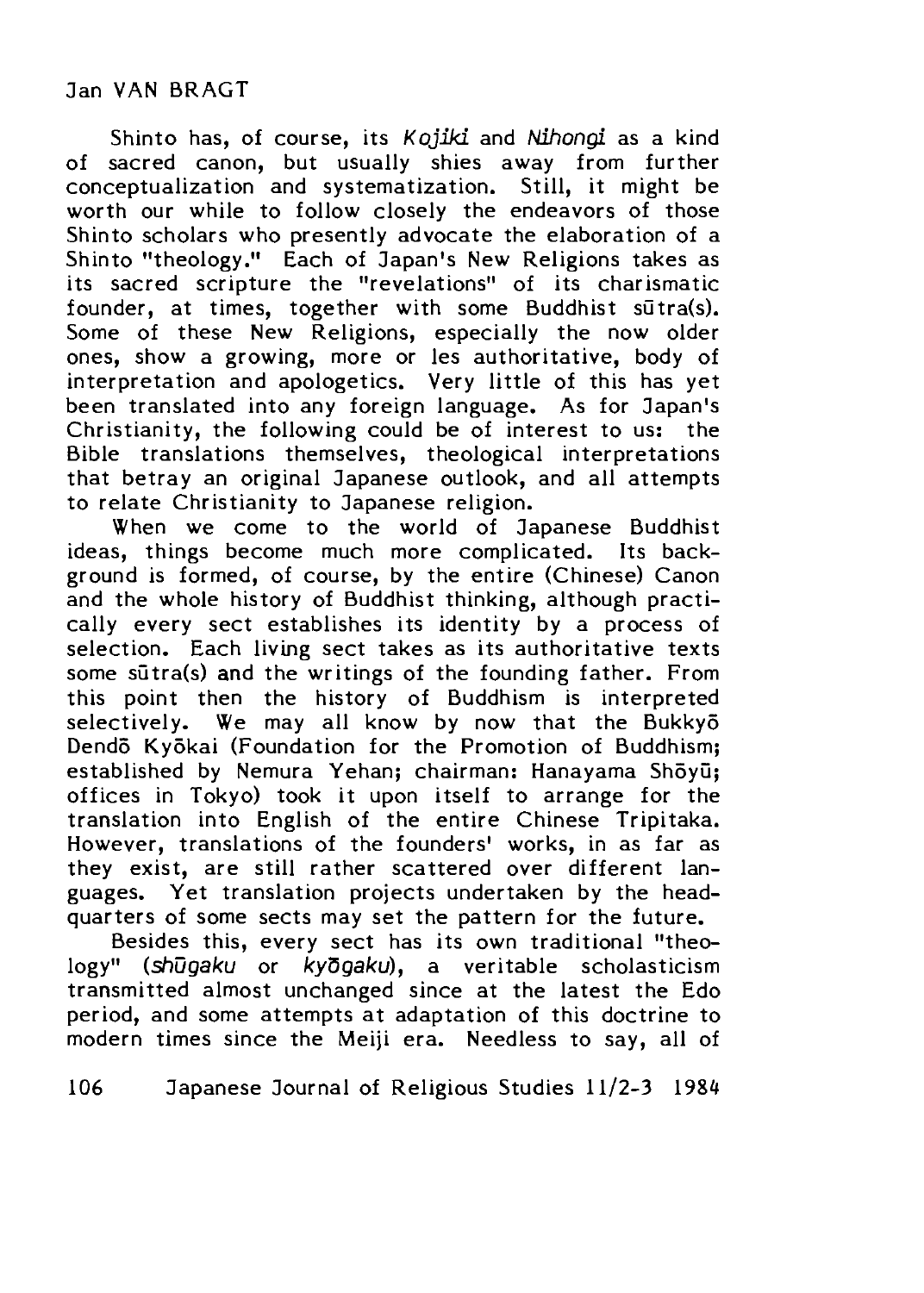this is mostly still a "closed book" to all but readers of (archaic) Japanese. As a third element in the world of Japanese Buddhist ideas we must take into account the different schools of (Mahayana) Buddhist philosophy, Indian as well as Chinese, which are represented in Japan each by a different sect but, at the same time, have a general impact on all. The intimate relationships of "philosophy" and theology in Buddhism does not allow us to leave them simply aside.

The above review may cover pretty well the whole field of conceptualization to which people are religiously committed in Japan, but it still does not cover the religious ideas implicit in Japanese folk religion and civil religion or underlying the various aspects of Japanese culture. The question of the relative importance to be attached to the various distinct systems of conceptualization, on the one hand, and the amorphic and inarticulated, but possibly more unified, strains of ideas, on the other, may be a serious point of contention.

When we finally take the term, "religious ideas," rather in the sense of "ideas on religion," we may first think of the philosophy of religion. Here, the most original contributions can be expected from these Japanese philosophers who do not simply follow the Western trends but endeavor to philosophize out of their own religious experience and thereby feel compelled to use Eastern categories in confrontation with the traditional Western ones. From such a stand, comparative studies that try to span East and West follow naturally. It has been said that the Japanese mind is not speculative, but this is gainsaid I believe, not only by highly speculative developments in Japanese Buddhism of the past, but also by the high quality of some Japanese philosophical speculation (especially on religion) in the present. The problem for the Japanese may rather lie in the domestication of speculative elan by philosophical rigor.

It is clear, however, that speculative ideas on religion are not a monopoly of the philosophy of religion. It is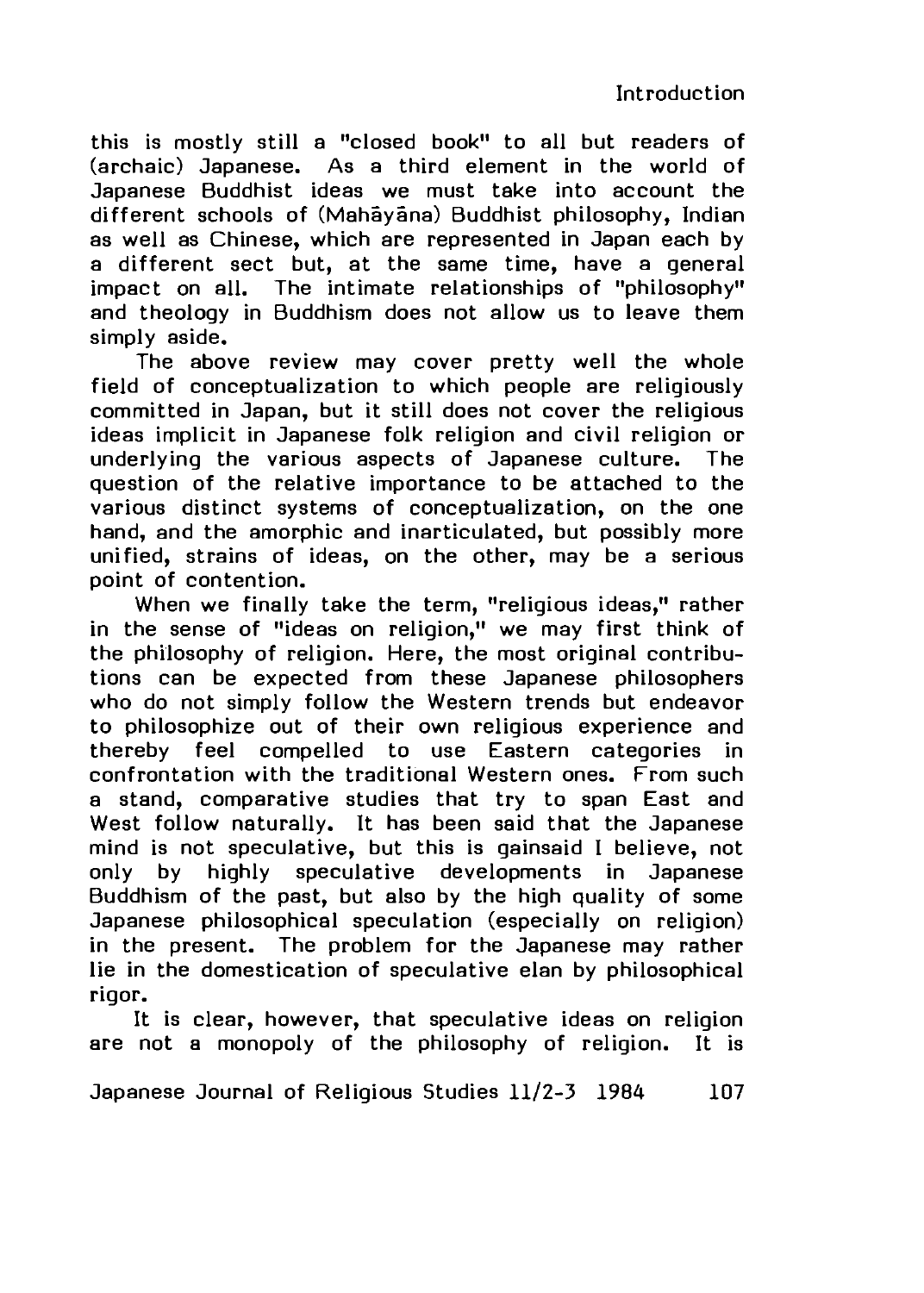## Jan VAN BRAGT

sufficiently apparent from the writings of a Durkheim or a Max Weber that theories in the history or sociology of religion, when they show a high degree of generalization, share in this same speculative nature. This is proved again by the recent debate around the concept of secularization. On this point, both philosophy and sociology are much the poorer for their mutual disregard and alienation. But our real question here may be: Do Japanese history and sociology of religion come up with any original ideas? A field especially to be mentioned might be that of Buddhist studies. It is true that the overwhelming majority of the efforts here goes into detailed philological studies, but still a considerable part can be seen as history of ideas. Japan is considered by many nowadays as the leader in the field, but what percentage of Japanese Buddhist studies reach the rest of the world?

With this wide field of scholarship to be tapped, it is clear that a single issue of a journal cannot dream of doing justice to all the categories mentioned but must content itself with a sampling of some of them. Still, I especially regret the fact that the broad range of essays on Buddhist topics has all but excluded other aspects of Japanese religious thought from this issue.

Joseph Kitagawa, the famous historian of Japanese religion, needs no introduction, and we feel privileged at being given the opportunity of incorporating in our issue the paper originally delivered by him, on January 6 of this year, at the Hawaii Conference on Paradigm Shifts in Buddhism and Christianity. This context may be responsible for the use of the term, "paradigm change," in the title, but not for the broadness of perspective which is rather one of Kitagawa!s trademarks. In order to treat the development of Japanese Buddhism as a whole, the article ranges in geography over India, China, and Japan and, in content, over religion, culture, and the political order. However, the real challenge of this paper may reside in the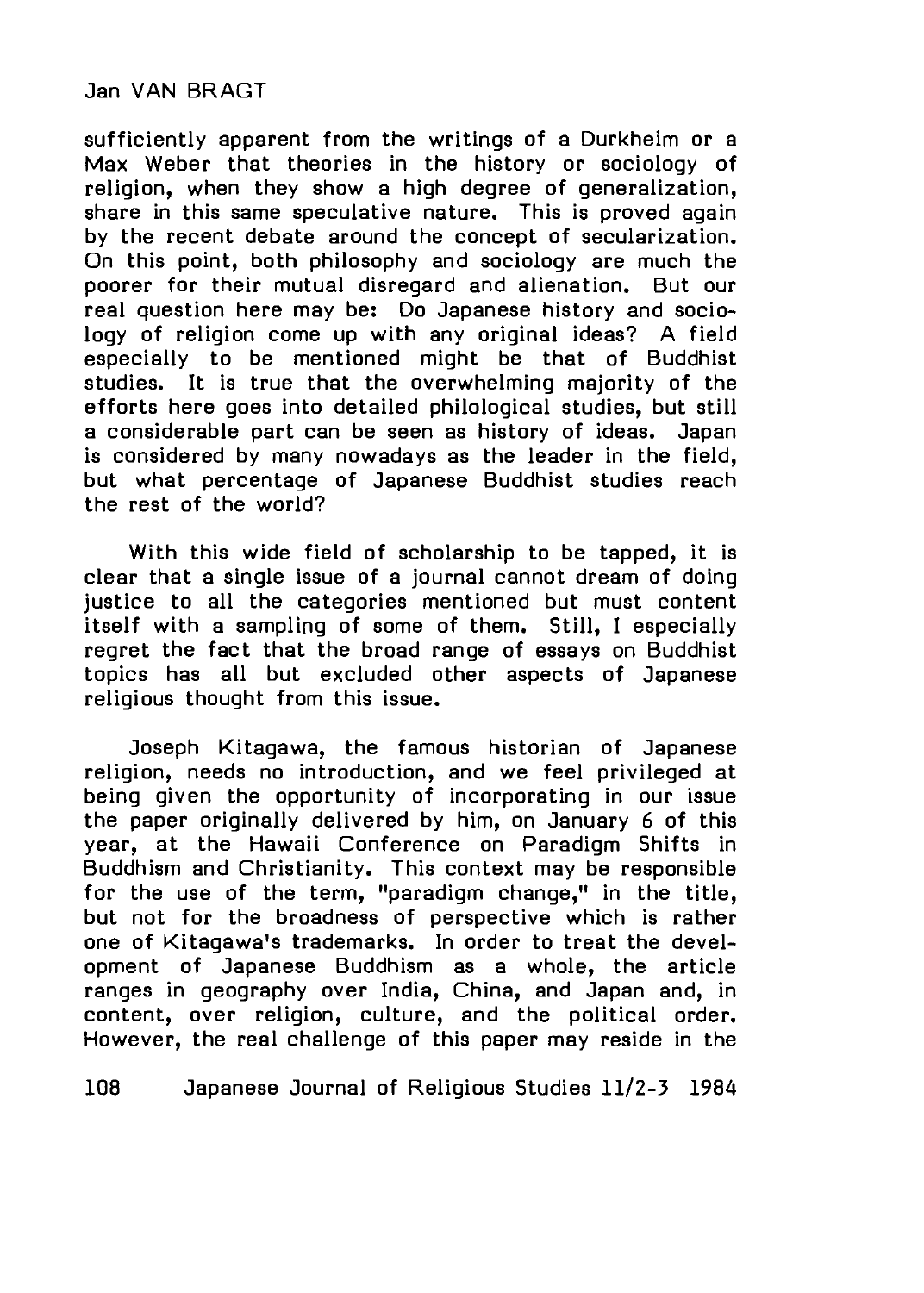fact that it attempts to understand the evolution of Japanese Buddhism neither simply as the Japanization of Buddhism nor unilaterally as the Buddhaization of Japanese religion, but rather as "the convergence of two intertwining processes of paradigm change—one in Japanese religion and the other in the Buddhist tradition."

"The Person in Buddhism1' is highly typical of its author, Heinrich Dumoulin—another "household word" in the study of Japanese religion—and this in several respects: in that its interest extends to the whole of Buddhism but finally centers in Zen; in that it tackles highly speculative questions starting from very concrete data; in that it is not satisfied with Buddhist theory alone but wants to test it at the praxis; in its intellectual probity or the care taken not to let the conclusions prefer anything not vouched for by the premises or facts; and, finally, in that its historical investigation aims at a clarification of the living present rather than of a dead past. The question treated here: the relationship of the unutterable or absolute to the personal, is indeed one of the basic themes of the present East-West dialogue on the theoretical level. And the most intriguing problem this essay leaves us with might be that of the relationship between theory and praxis in Buddhism. How can (especially) Zen genuinely attach great importance to the individuality of the person and to interpersonal relationships and, at the same time, keep the reality that transpires therein completely removed from its conception of the absolute?

Be it said here, in passing, that the 33R5 plans to dedicate its 1985 double issue to the person and work of Father Dumoulin, who then will have reached the venerable age of eighty and seen the publication of the totally rewritten second edition of his *History of Zen Buddhism*.

Hase Shotō, in his contribution, the first part of which appeared in the preceding issue (Vol.11,  $nr<sub>n</sub>$ , pp.77 - 93). probes for the religious motivation behind philosophical enquiry, specifically the pathos for the transcendent at work in the apparently dry and technical exercise of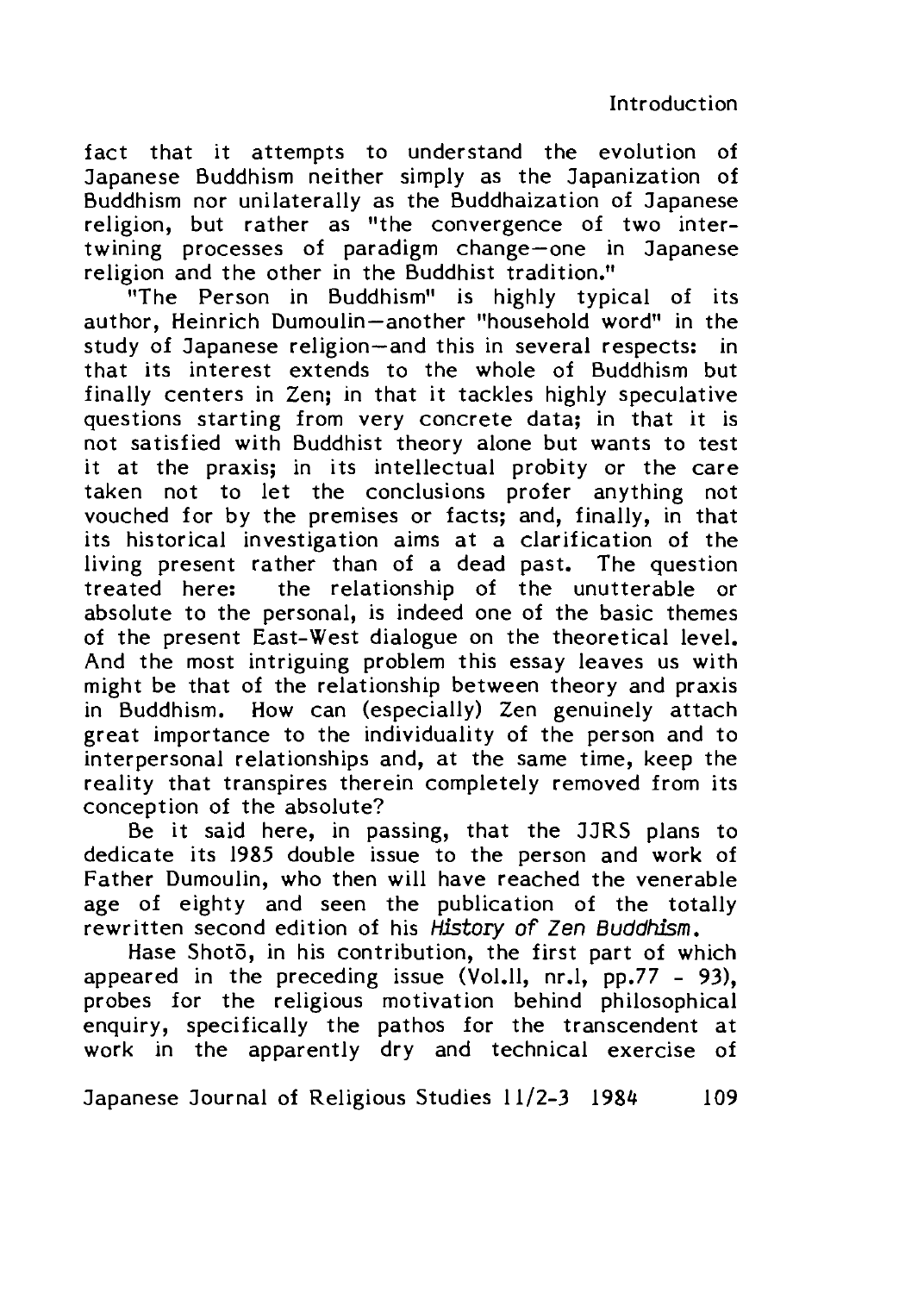epistemology in East and West. Indirectly, he challenges thereby the validity of the evolution of the Western "love of wisdom" into a purely profane discipline divorced from the religious quest. In this respect he shows himself to be a true disciple of those Kyoto pioneers who honored the Eastern wisdom tradition while fully engaging in Western philosophy. The influence of the Yogacara tenets on Japanese speculation is hard to overestimate, I believe. In this issue, Morrell also testifies to this where he says: "Shingon shares the Yogacara (Hosso) doctrine of consciousness only. . . .;" Tamura joins him when he quotes from a Tendai text: "The Pure Land and also Amida are namely my mind;" and Soga Ryōjin underwent its influence to the point of identifying Dharmakara (H5z5 Bosatsu) with the womb consciousness.

Robert Morrell, a frequent contributor to the JJRS in recent years (Cf.Vol.9, nr.2-3 pp.171-198; Vol.10, nr.l, pp.6-38 and 2-3, pp.195-228) presents us here with one more vignette on Kamakura Buddhism: "Shingon's Kakukai on the immanence of the Pure Land." By itself this text may look like a little historical detail, one short writing by an obscure figure of the early thirteenth century. But, taken together with the other articles, it betrays a grand scheme: a rewriting of the Kamakura religious scene, this time not as we imagine it by hindsight after the future success of the Buddhist reform movements, but as it was experienced by contemporaries and represented by writers who lived not long afterwards. Morrell comes to the conclusion that the religious figures that loomed largest at the time were Myōe, Jōkei, Jien, Kakukai, rather than Dōgen, Shinran, and Nichiren; and endeavors to rehabilitate these eminent representatives of the older Buddhist sects. Kakukai's ideas on the Nembutsu gain additional relief from Tamura's analysis and Soga's interpretations in this issue.

The text by Soga Ryōjin, "The Core of Shinshū," is meant to introduce to the reader this most original and controversial Shinshū theologian of modern times. Of him Kaneko Daiei, who might very well be the second in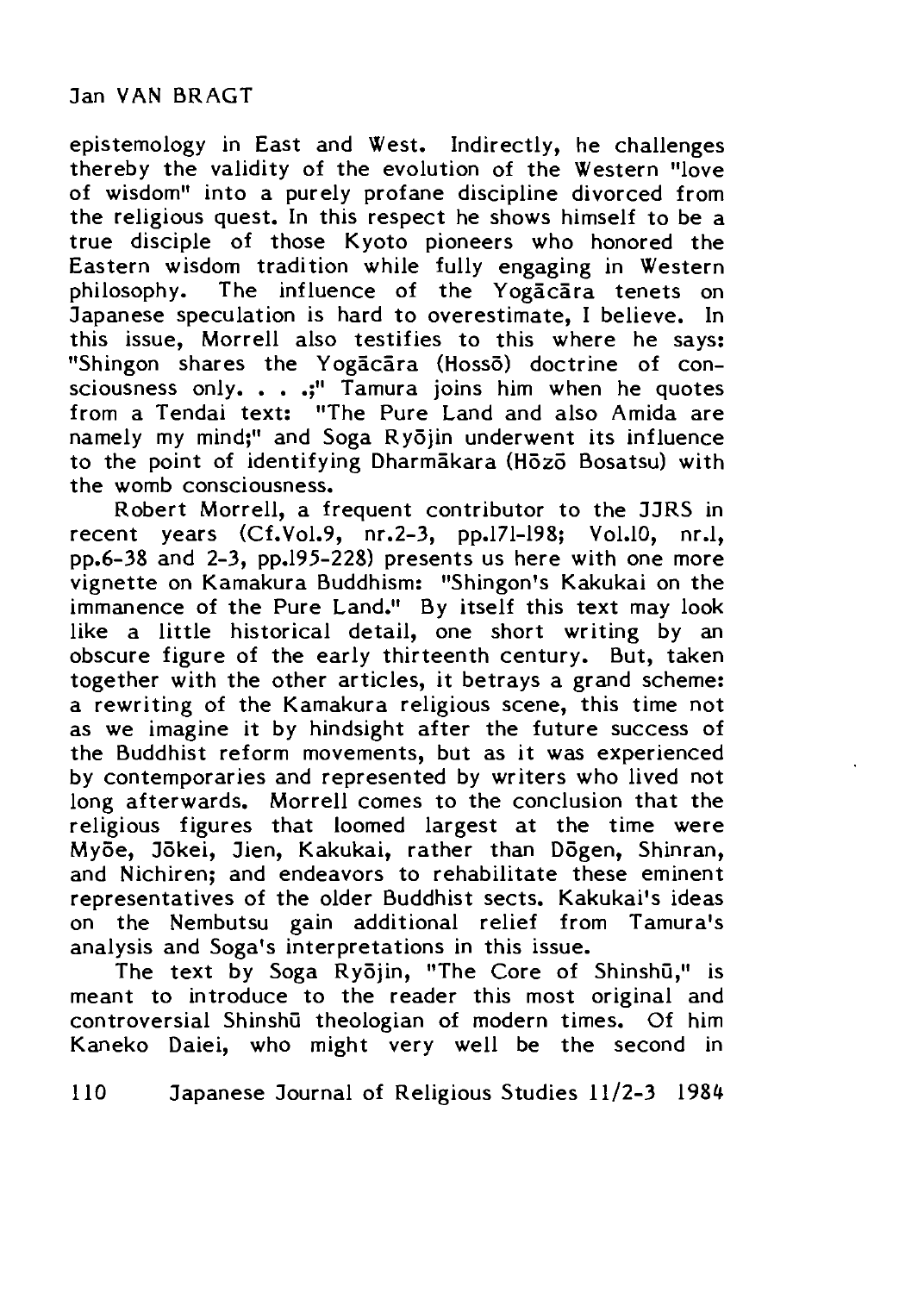importance behind Soga, has said: "Supposing that Sogasensei had not appeared, it is doubtful whether we would have been able to truly understand Buddhism and to make 35do Shinshu really our own." Second son of a temple priest in Niigata prefecture, Soga was born in 1875 (8 years after the Meiji Restoration). From 1895 to 1904 he studied at the Shinshu university (which was to become the Otani university in 1911) and became a disciple of the reformer, Kiyozawa Manshi (1901-1903). Except for a teaching stint at Tokyo university (1916-1924), most of his further life is intertwined with the history of the Shinshu-Otani university. In his first term there (1904-1911) he taught Yogacara thought there, only to be dismissed after 7 years. In 1925 he got a second chance but was "thrown out" (his own words) again in 1930 (for *Ianjin* or doubt about his orthodoxy). In 1941, however, he made his come-back and he taught again from 1941 till 1949. In 1951 he received the title of professor emeritus, and served as president of Otani university from 1961 till 1967. He died in 1971 at the age of  $96.1$ 

For this introduction I have chosen the lectures Soga delivered in August 1940 in Fukui prefecture. I have taken the liberty of translating the first conference practically in its entirety (skipping only some rhetorical repetitions), and picking from the further five lectures some texts that can give us a better idea of the themes Soga treats in his theology and of the way he treats them. For us, outsiders, it is sometimes hard to grasp the full importance of the theological points Soga is making without further background information. But it was felt that adding explanations would have encumbered this religious text too much. I must confess, however, that Soga's prose leaves me with one big question mark: Does not the enduring

<sup>1.</sup> Up to now only one text by Soga is available to the English public, I believe. It is Soga's "Dharmakara Bodhisattva," first published in The Eastern Buddhist, Vol.I, nr.l, pp.64-78 and later incorporated in Frederick Franck ed., The Buddha Eye, New York: Crossroad, 1982, pp. 221-231.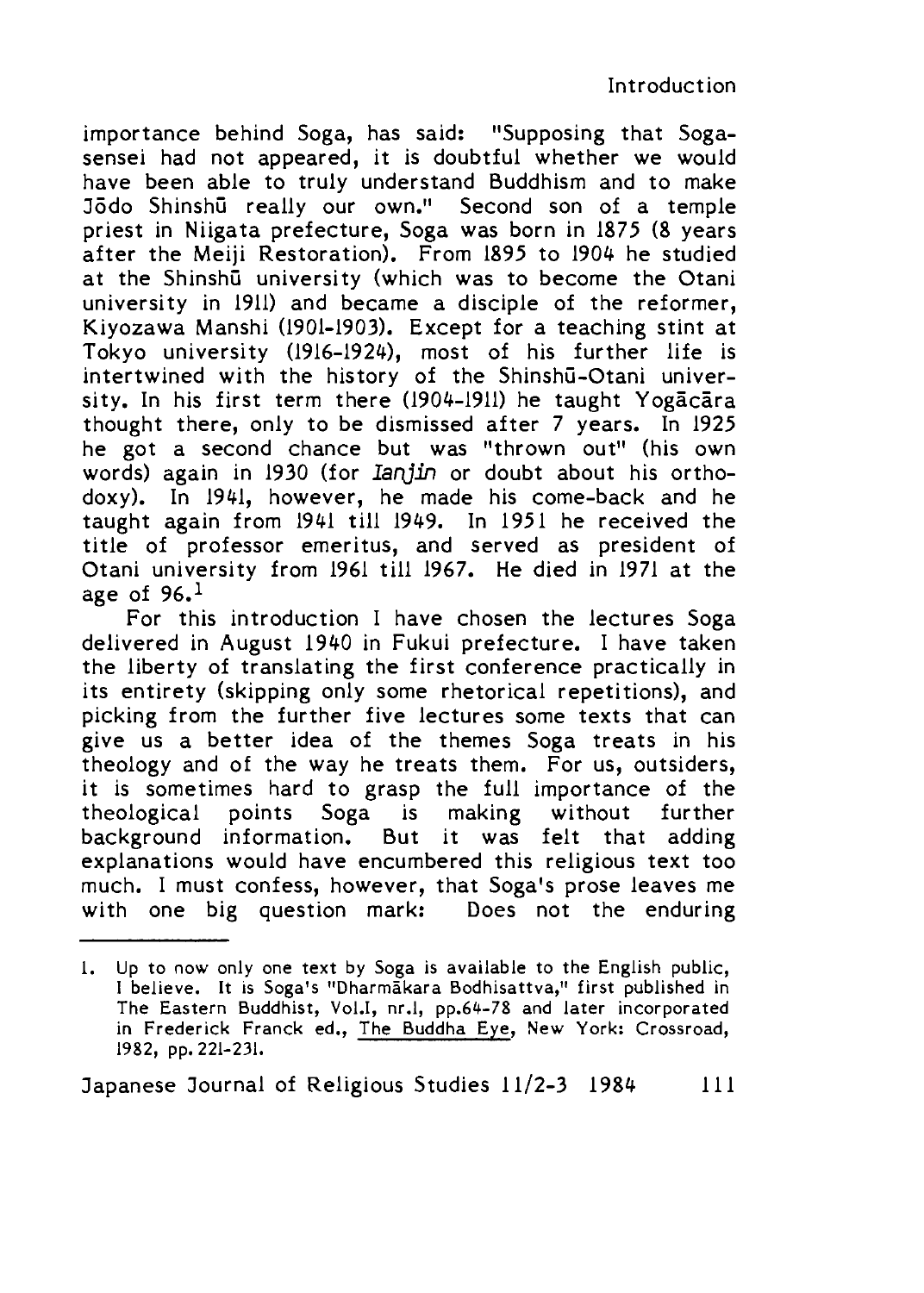strength of the theme of Future Birth in the Pure Land in Shinshu piety and theology contradict the this-worldliness of the Japanese on which both Kitagawa and Tamura insist?

In his "Critique of Original Awakening *(hongaku)* Thought in Shōshin and Dōgen," Tamura Yoshirō, the Japanese specialist in hongaku thought, delivers much more than he promises in his title. He presents us with an original and consistent interpretation of the whole creative period of Japanese Buddhism. At the same time, he appears to apply to Japanese Buddhism the scheme of interpretation proposed in this issue by 3, Kitagawa and, as it were, to illustrate perfectly Kitagawa's conclusion: "With the articulation of the sacrality of nature in terms of 3inen-h5ni or hongaku . . . Japanese Buddhism at last became self-conscious as the heir of both historic Buddhism and Japanese religion." In that respect, the nexus he provides between this Buddhist theorizing and the "natural Japanese way of thinking," also expressed in the Japanese arts and their theories, is most illuminating. It helps us to understand, for example, people like Suzuki Daisetz and Nishitani Keiji presenting Zen as perfect expression of Japanese religiosity—something which always struck me as rather incongruent in view of the fact that Zen Buddhism is supposed to derive its essence from India and China, We can, of course, not be blind to the fact that Tamura's view of the evolution of the Jōdo school is rather different from that of Soga Ry5jin.

The incorporation of Ariga Tetsutaro's "Hayatology" into this issue serves to widen its horizon beyond the Buddhist realm, but is first of all meant as an act of piety towards this Christian pioneer of the dialogue with Japanese religious thought at the occasion of the seventh anniversary of his death. Born in Osaka in 1899, he was baptized as a member of the Church of the Brethren in 1917. He received his theological training (with a stress on the history of dogma) at Doshisha university (Kyoto) and later at Union Theological Seminary (1922-25 and 1935-36),